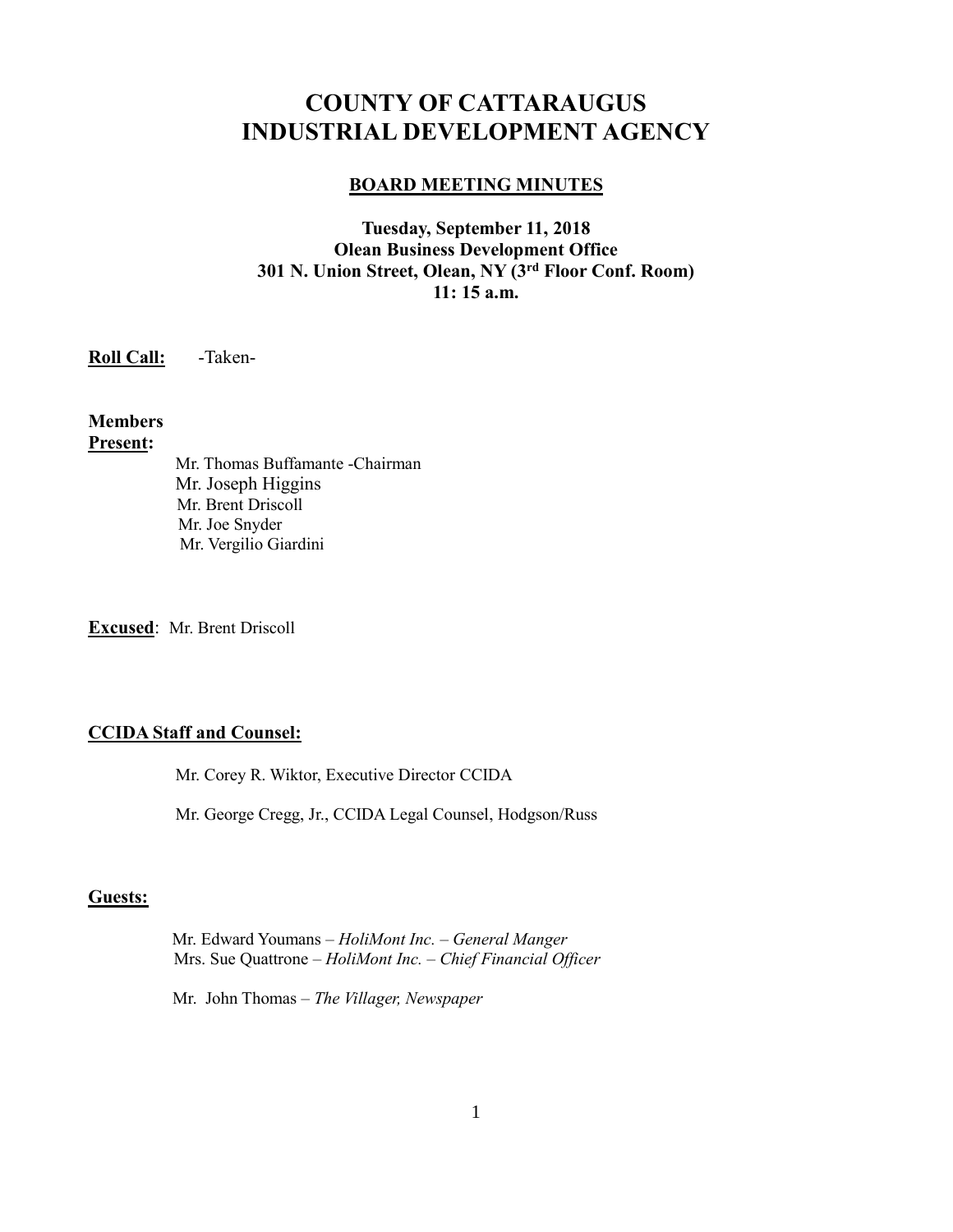Chairman, Thomas Buffamante called the meeting to order at 11:15 a.m.

A roll call of the Board of Directors of the CCIDA was taken; Mr. Buffamante, Mr. Higgins, Mr. Wimer, Mr. Snyder, Mr. Giardini were present. Mr. Driscoll was excused.

### **APPROVAL OF MINUTES**:

**A Motion** was made by James Snyder with a second by Joseph Higgins to accept the July 24, 2018 CCIDA Board Meeting Minutes as presented to the CCIDA Board. **Motion Carried**

### **NEW APPLICATIONS**

**HoliMont, LLC. –** Mr. Wiktor first introduced Mr. Edward Youmans the new General Manger of HoliMont Inc. Mr. David Riley retired after 20 years at the helm of HoliMont Inc., he will be greatly missed. All of the CCIDA Board Members introduced themselves and welcomed Mr. Ed Youmans to Cattaraugus County and to HoliMont. We all wish him the very best in his new role!

Next, Mrs. Sue Quattrone went over the submitted application. HoliMont Inc. has asked the CCIDA Board to consider their application for the construction, installation and improvements/investments for the 2018/2019 Ski Season, to include: new snow making guns, 250 horsepower drive, various pieces of office equipment, locator for underground utilities at the Resort, new wall heaters, lockers, snocam ,and rangers for mountain use. **Total project cost/investment of: \$177,600.00 (+-)**

Mr. Wiktor stated that because this project benefit of NYS sales tax abatement is less than \$100,000, under IDA law, no public hearing would be necessary to proceed with the IDA process and project.

#### **RESOLUTION:**

**A Motion** was made by James Snyder, seconded by Joseph Higgins, **RESOLUTION DETERMINING THAT ACTION TO UNDERTAKE A PROJECT FOR THE BENEFIT OF HOLIMONT, INC. IS A "TYPE II ACTION" AND NO FURTHER ACTION IS REQUIRED UNDER SEQRA WITH RESPECT THERETO.** A Roll Call vote was taken with, Mr. Wimer, Mr. Giardini, Mr. Snyder, Mr. Higgins, and Mr. Buffamante voting yes. **Motion Carried.** Mr. Driscoll was excused*. (Mr. Buffamante and Mr. Wimer did note that both their firms have done business with HoliMont Inc., but they have no financial interest or direct involvement in this proposed project.)*

**A Motion** was made by James Snyder, seconded by Joseph Higgins, **RESOLUTION AUTHORIZING EXECUTION OF DOCUMENTS IN CONNECTION WITH A CERTAIN PROJECT FOR HOLIMONT, INC. (THE "COMPANY")** A Roll Call vote was taken with, Mr. Wimer, Mr. Giardini, Mr. Snyder, Mr. Higgins, and Mr. Buffamante voting yes. **Motion Carried.** Mr. Driscoll was excused. *(Mr. Buffamante and Mr. Wimer did note that both their firms have done business with HoliMont Inc., but they have no financial interest or direct involvement in this proposed project.)*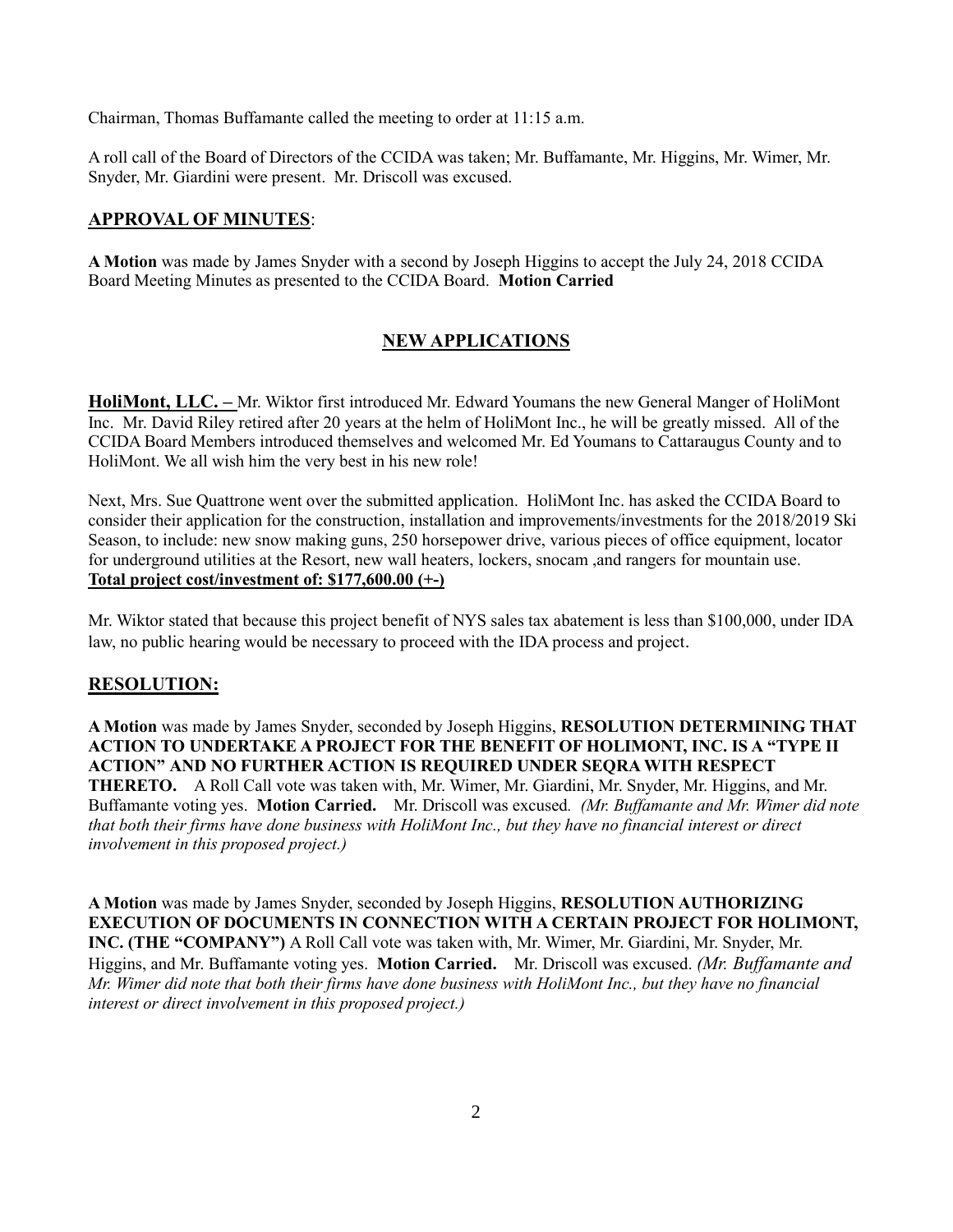**-West Valley Solar, LLC –** Mr. Wiktor next introduced Mr. Jim Falsetti, Director at West Valley Solar, LLC., to present to the CCIDA Board to consider their application for the construction and installation of a 10 MW solar farm to be constructed in the Town of Ashford (West Valley), NY.

This proposed project will be a Community Distributed Generation Project, selling 100% of its production to local residents and small businesses, should they elect to sign up. Mr. Falsetti noted that as many as 1,500 local electrical consumers will realize reduced electricity costs.

This project site is currently part of the West Valley Nuclear Demonstration Project land, and thus currently off the tax rolls, this project even with a proposed PILOT will still have a positive impact with land being added to the tax rolls, for the Town, County, and School District, and also create two (2) new positions.

The land approximately four (4) acres is currently owned by NYSERDA and controlled by the Town of Ashford. The Ashford Town Board contacted Mr. Falsetti and proposed using the land that they controlled for a solar farm. Mr. Falsetti stated that as was the case in the three (3) Olean Solar projects, local labor and suppliers will be used as much as possible for the construction and installation of this project. Mr. Falsetti mentioned that this project will be taking land that is not used nor will ever be used and putting a viable project on this location that will benefit approximately 1,500 local residents/small businesses. The annual savings per consumer/small business should be about 10% – 15% which comes off their bill as a credit.

### **Total project cost/investment of: \$20,187,500 (+-).**

Mr. Wiktor spoke about the biggest problem that Ashford/ West Valley faces is in regards to their tax base. That roughly 90% of the land is exempt because of the Nuclear Demonstration project. Anything that is new such as this project will add new to the area and will bring a portion of the exempt land back on to the tax rolls. Mr. Charlie Davis, Supervisor for the Town of Ashford has been great to work with and very accommodating. Mr. Davis is looking at solar as a learning mechanism for the school so the kids can learn about solar and the other aspects that go along with a project of this size. He is also looking at kayaks on the Cattaraugus Creek all of these items will bring revenue to the Town of Ashford.

Mr. Falsetti explained that this type of project usually sell to one particular customer, example (St. Bonaventure, Olean General Hospital) In this particular project they plan to sell the electricity to a supply company and they would sell to consumers and small businesses in a certain rate class which in turn would lower their electric bills.

Mr. Higgins asked if Mr. Falsetti's company did projects on land other than brownfields? Mr. Falsetti stated that they only do projects on brownfields because his company feels that this is the right decision for them. Mr. Falsetti said that whenever possible all local tradesmen will be used for their projects.

Mr. Snyder suggested that the benefit be offered to Cattaraugus County residents/businesses only. Mr. Falsetti stated that he would discuss with his partners giving special preference treatment to Cattaraugus County residents/businesses. Mr. Falsetti stated that this project is in the preliminary stages and that he will be happy to look into giving the residents/businesses of Cattaraugus County special consideration when it comes time to sign consumers up for the savings.

#### **RESOLUTIONS:**

**A Motion** was made by Vergilio Giardini, seconded by Joseph Higgins, **RESOLUTION AUTHORIZING THE EXECUTIVE DIRECTOR OF COUNTY OF CATTARAUGUS INDUSTRIAL DEVELOPMENT AGENCY TO HOLD A PUBLIC HEARING REGARDING A PROPOSED PROJECT TO BE UNDER-TAKEN FOR THE BENEFIT OF WEST VALLEY SOLAR LLC**, A Roll Call vote was taken with, Mr. Wimer, Mr. Giardini, Mr. Snyder, Mr. Higgins, and Mr. Buffamante voting yes. **Motion Carried.** Mr. Driscoll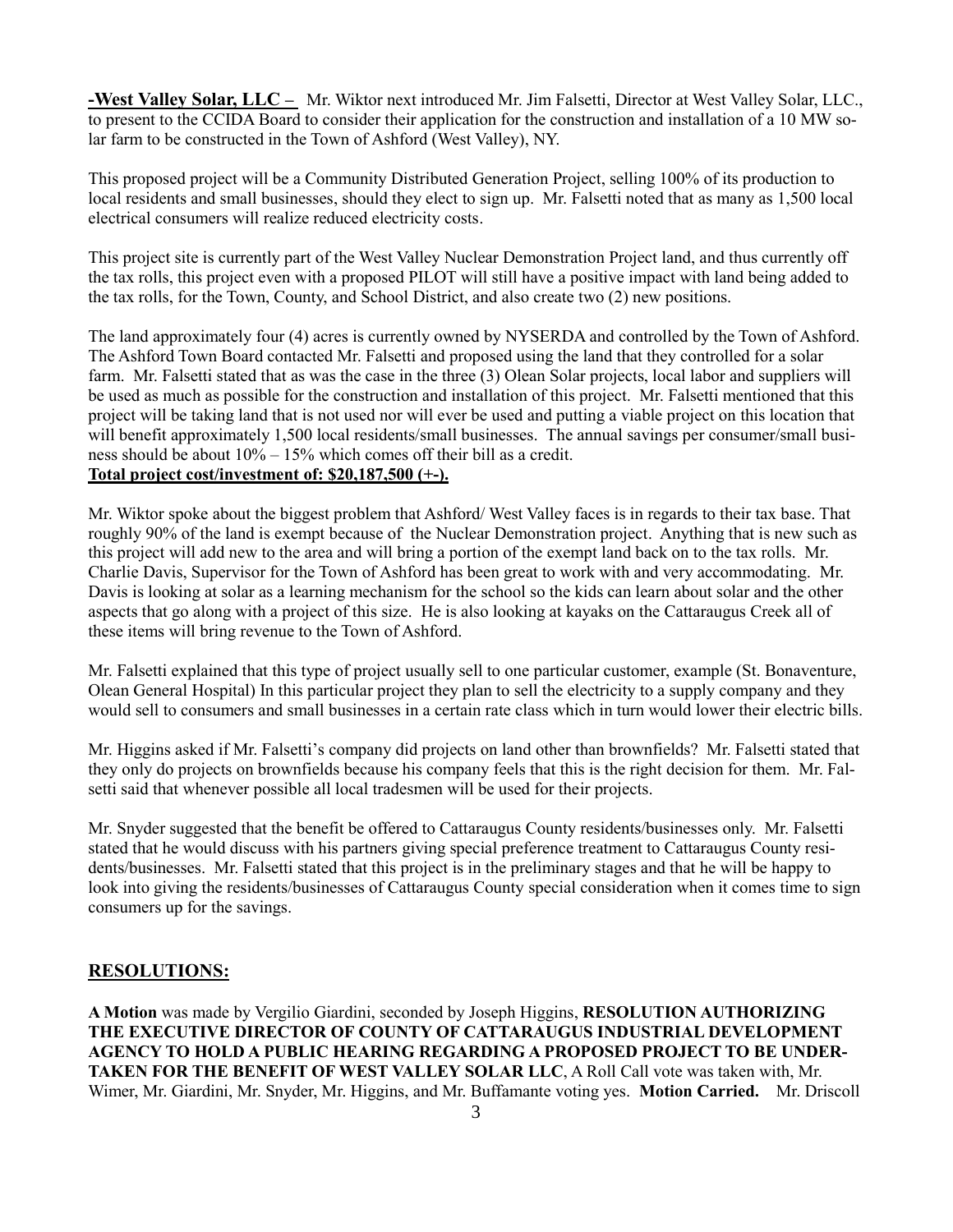was excused

**A Motion** was made by James Snyder, seconded by Michael Wimer, **RESOLUTION ACCEPTING THE DE-TERMINATION BY THE TOWN OF ASHFORD TOWN BOARD TO ACT AS LEAD AGENCY FOR THE ENVIRONMENTAL REVIEW OF THE WEST VALLEY SOLAR LLC PROJECT AND AC-KNOWLEDGING RECEIPT OF THE NEGATIVE DECLARATION ISSUED WITH RESPECT THERETO.** A Roll Call vote was taken with, Mr. Wimer, Mr. Giardini, Mr. Snyder, Mr. Higgins, and Mr. Buffamante voting yes. **Motion Carried.** Mr. Driscoll was excused

### **\*CCIDA Active Project Update:**

### **Six Smith's Properties, LLC**

**-Six Smith's Properties, LLC: -** In June 2017, Six Smith Properties, LLC had submitted an application to the County of Cattaraugus Industrial Development Agency (CCIDA) to consider their proposed complete renovation of two (2) buildings in the Village of Randolph, New York. Mr. Reid Smith, resident of Randolph is undertaking this proposed development in the Historic Village of Randolph.

The initial project calls for stabilization of the buildings, build outs to include a Laundromat, and mixed-use commercial space. Located upstairs of the buildings, will be new apartments, offering a desired option for people looking to live in the Village. The IDA's help will allow the developer to invest and reclaim two very significant buildings in the Village, which will not only add housing (rental), which is needed, but will also increase sales tax and real property tax in the City/County.

To date, 5 out of the 6 Apartments have been renovated and leased! The retail space should be ready within a month or so as well. In addition to this project, the IDA has met with another local property owner who will be renovating a once shuttered store front as well. This is great news!

**Total project cost/investment of roughly \$300,000(+,-) for cost of the reconstruction, furnishings and equipment, etc. related to this proposed project.** *(Pictures were passed around at the meeting showing the work and progress).*

### **FINANCIAL REPORT:**

A Motion was made by Joseph Higgins, seconded by James Snyder to approve the Financial Reports for **July and August 2018** as prepared - **Motion Carried**

#### ✓ **July Income: \$333.00**

*-*Win Sum Ski Corp. - \$333.00 – Sales Tax Letters

#### ✓ **August Income: \$8,789.00**

- Win Sum Ski Corp. \$8,165.46 Sales Tax Letters
- Win Sum Ski Corp. \$623.30 Sales Tax Letters

### ✓ **Certificate of Deposits (update):**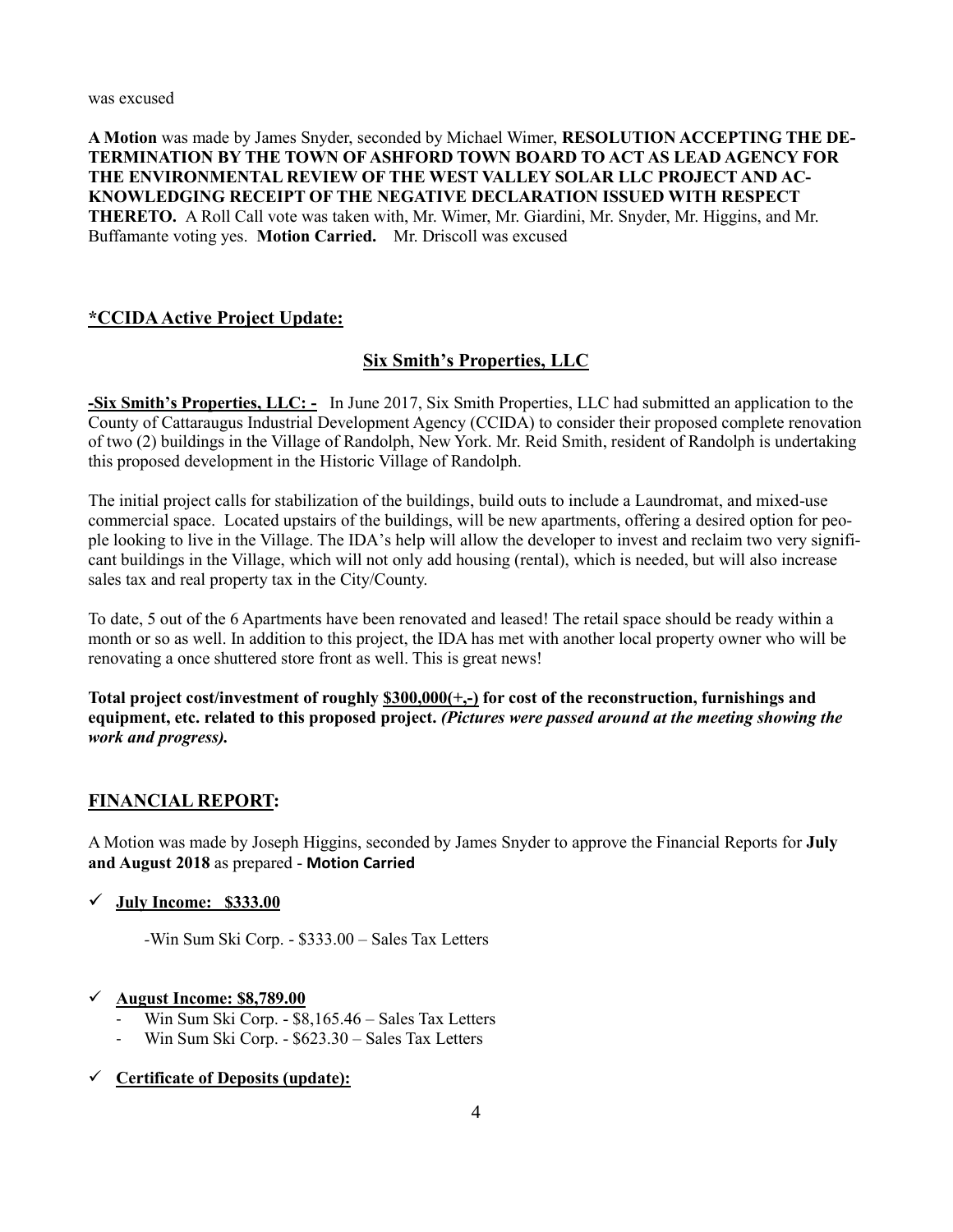Statement of asset accounts has been updated through August 1, 2018 for the CCIDA Board's review. Corey stated that he has the backup related to these accounts if any Board Member would like to see them please let him know.

#### **Additional Information:**

Mr. Wiktor mentioned that we recently closed on Win Sum Ski Corp. on August 10<sup>th</sup> for their 2018 project.

### **\*Executive Directors Report:**

#### **-Internal (IDA Meetings/Discussions):**

- $\checkmark$  Met with a Canadian business owner who is looking to purchase a local Cattaraugus County Manufacturer. Follow up meetings and discussions are ongoing. NDA's have been signed.
- $\checkmark$  Met with a local realtor and developer who is looking to build three (3) solar farms in Cattaraugus County.
- $\checkmark$  Met with Joanne Campanga with Bank of America to discuss possible international lending opportunities within the County relating to financing projects.
- $\checkmark$  Met with a Company that was in 76 West Competition, relating to various energy projects in Cattaraugus County and how they may be able to help on the energy uses.
- $\checkmark$  Met with Valessa from Inevergy to get updated on the potential Alle-Catt Wind project.
- ✓ Met with Hamburg IDA (new) Director Sean Doyle and Tony Gutokwski (Evans Bank) to discuss a variety of reginal and local projects.
- $\checkmark$  Attended the Cattaraugus County Economic Development Team meetings.
- $\checkmark$  Met with a local developer who is considering a possible work force housing project in the Ellicottville area. More details to follow.
- $\checkmark$  Met with Tim Hughes from C & S Engineer's to discuss a possible layout of a small business park that is be contemplated by a local developer, more to follow as well.
- $\checkmark$  Presented to the WNYREDC as an update at their meeting about recent highlights and past projects at the IDA.
- ✓ Met with Stephen Tucker, Northland Training Director regarding their programs and certificates. Open House and meeting on Oct. 2<sup>nd</sup>. See Report for additional information.
- $\checkmark$  Met with Paul Neurerter and Scott Fairbrother at Krog Development in regards to a few active project updates. HK Olean and the 1887 Project in Ellicottville.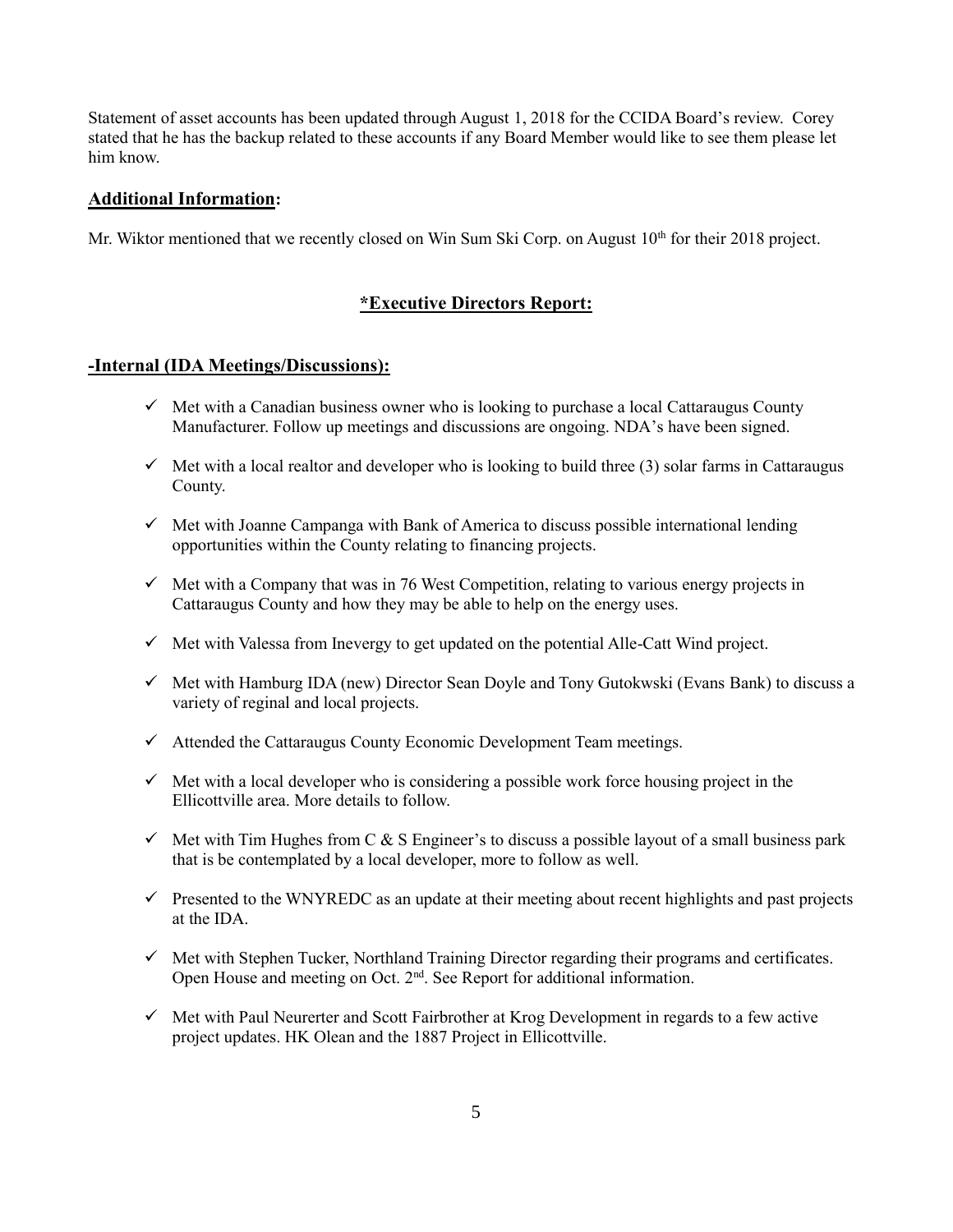- $\checkmark$  Met with Invest Buffalo Niagara and a Canadian Company about possibly setting up shop in Cattaraugus County. Further discussions have been had we well.
- $\checkmark$  Met with local property owner in Randolph in regards to a possible Adaptive Reuse Project in Randolph on the main street.
- $\checkmark$  Presented to Leadership Cattaraugus at their Economic Development Day in Olean.
- $\checkmark$  Had a lunch meeting with Don Benson in Olean to discuss various projects and updates.
- $\checkmark$  Met with Richard Zink to discuss various Western Region Loan Corp. (WRC) applications for two (2) Cattaraugus County projects.
- $\checkmark$  Met with Jason Crisafulli from Kinley Construction to discuss various projects.
- $\checkmark$  Met with Eric Garvin from Community Bank, NA. to discuss area development projects, financing options, etc.
- ✓ WRC Conference call to discuss a project and loan relating to a project in Ellicottville. Good news!
- ✓ All day tour with Jim Fink from Business First to highlight a few past projects: EBC in Little Valley, Six Smiths, Field of Dreams and several in Olean. Very good day!
- $\checkmark$  Met with an outside manufacturer who is considering a new location in Cattaraugus County. This would be excellent news! More to follow.
- $\checkmark$  Met with Doug Studd and Halley K. from Southern Tier West, to discuss a possible WRC Loan to complete this very important project.
- $\checkmark$  Attended the August NYSEDC Board of Directors Meeting.
- $\checkmark$  Breakfast meeting with John Stahley from Siemens on Sept.  $10^{\text{th}}$ .
- $\checkmark$  Many future meetings have also been set up for a busy fall, and hopefully busy Winter/Spring 2019 construction season.
- $\checkmark$  Working with Panda Goat Brenda Perks and Spenser in regards to the social media aspect of our website. Mr. Wiktor would like to contract with them for our social media, digital works, video, posts etc. The cost would be \$1,500 for six (6) months to keep the website updated with various tag lines, posts, video footage, etc…

Have made a number of calls and emails to businesses to set up future meetings, for visits and how the IDA may be able to help and assist with potential investment

#### **-External (Points of Interest relating to the CCIDA):**

✓ **Olean Times Herald Article:** dated: 8/6/18 by Rick Miller "*Cattaraugus County IDA to help sponsor targeted jobs fair."* Article on upcoming job fair that we will be part of.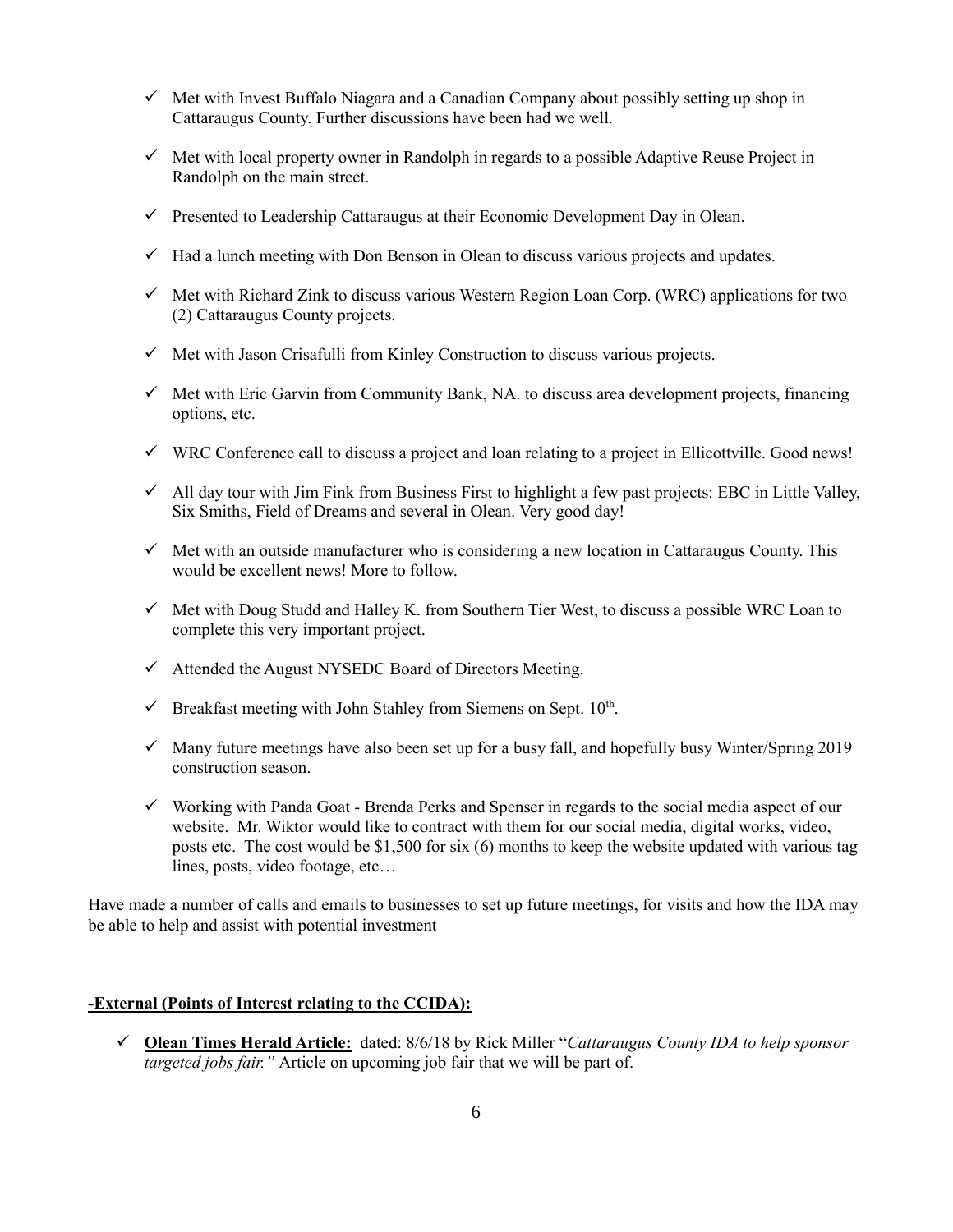- $\checkmark$  **Job Fair:** On September 20<sup>th</sup> 8:00-11:00 AM at the Ellicottville Town Center. A handout will be provided with full information in regards to the day's events. Currently we have 12-15 Employers that are interested in participating in this Event. The Job Fair was very well received, with several calls received at our office wanting to participate. The number one word on the street is trying to fine people to work at the various jobs that are readily available in Cattaraugus County.
- ✓ **Olean Times Herald Article:** dated: 9/4/18 by Rick Miller *"Labor day finds two of Olean's top employers hiring workers".* Siemens and Cutco are hiring in Olean! This is excellent news for two of the County's largest employers.
- ✓ **Northland Workforce Training Center:** Open House on October 2nd from 8:30 am to 10:30 AM at the Northland Training Center. All Board Members are invited to attend. This should be a very exciting and meaningful event. This training center was built out of Governor Cuomo's Buffalo Billions Initiative and was built to combat the workforce and skilled labor topic. Mr. Wiktor stated that in Erie County there is over 3,000 Manufacturing jobs open at the current time. Mr. Wiktor ask for as many Board Members as possible to attend to see the sight and to see what is being done at this Training Center. Mr. Wiktor is hoping that some of the training centers ideas/programs can be incorporated into Cattaraugus County and put to use at the JCC MTI Center, BOCES, and also St. Bonaventure University. This is a very impressive Center and if it had just a 40% impact it would be extremely beneficial to Cattaraugus County. These type of facilities have the potential ability to teach a trade to people that are not working but living in our County and put them to work at a higher than minimum wage job. This also ties into our tour in immigration of the West Side in Buffalo with a Church Group named WEDI. More information will be provided about the bus tour that is being planned to tour this growing section of Buffalo, NY.
- ✓ **WNYREDC***:* Meeting was held on 8/13/18 Presentation by the City of Olean, Cattaraugus County and the IDA to the full Board of REDC Members & walking tour of recent Olean projects.
- ✓ **Olean Times Herald Article:** dated 8/14/18 by Bob Clark "*Regional Economic Council Visits Olean to see progress".* Follow up article of the above meeting.
- ✓ **HoliMont Inc.:** HoliMont Inc. hires new General Manager Mr. Ed Youmans. We wish Ed the very best in his new role! And certainly, wish Dave Riley all of the best in his retirement.
- ✓ **Olean Times Herald Article:** dated: 8/16/18 *"Manny Hanny developer named to take on Siegel's site".* This is further promising news relating to the potential redevelopment of the Manny Hanny Building and Siegel Building by Savarino Development.
- ✓ **Buffalo New Article:** dated: 8/7/18 by TJ Pignataro "*Federal ruling reopens door for controversial gas pipeline through WNY".* A very significant project "Northern Access", and the recent ruling to reopen the door to complete this pipeline project by National Fuel.
- ✓ **Regional IDA Meeting on Sept. 12th:** I will be attending a Reginal IDA Meeting with all WNY IDA's in Lancaster on Sept.  $12<sup>th</sup>$  to discuss a variety of topics and legislative topics as well.
- ✓ **Billings Sheet Metal Inc.:** July 2018 Monthly Market Bulletin from Billings Sheet Metal.
- ✓ **Leadership Cattaraugus:** Event held on August 21st at St. Bonaventure University. Corey Wiktor participated in the event which was very well attended.
- $\checkmark$  **NYSEDC:** August Board Meeting held on 8/16/18 via phone conference.
- ✓ **CanAm Council Meeting: -** "Building a Market Presence and growing across the Border." This meeting is to be held on September  $12<sup>th</sup>$  at 3:30 p.m. at the Hyatt Regency Buffalo – Morton's The Steakhouse.
- $\checkmark$  Coalition for Community Building: Meeting to be held on September 12<sup>th</sup> at 8:00 a.m. at the Lancaster Opera House – Economic Development Presentation to be shown.
- ✓ **The Villager Article:** dated: 8/28/18 "*Empire State ride for Roswell*" Win Sum Ski Corp. employees participated in this weeklong event.
- ✓ **St. Bonaventure Church:** Thank you note from the St. Bonaventure Church in memory of Mr. John Hare.